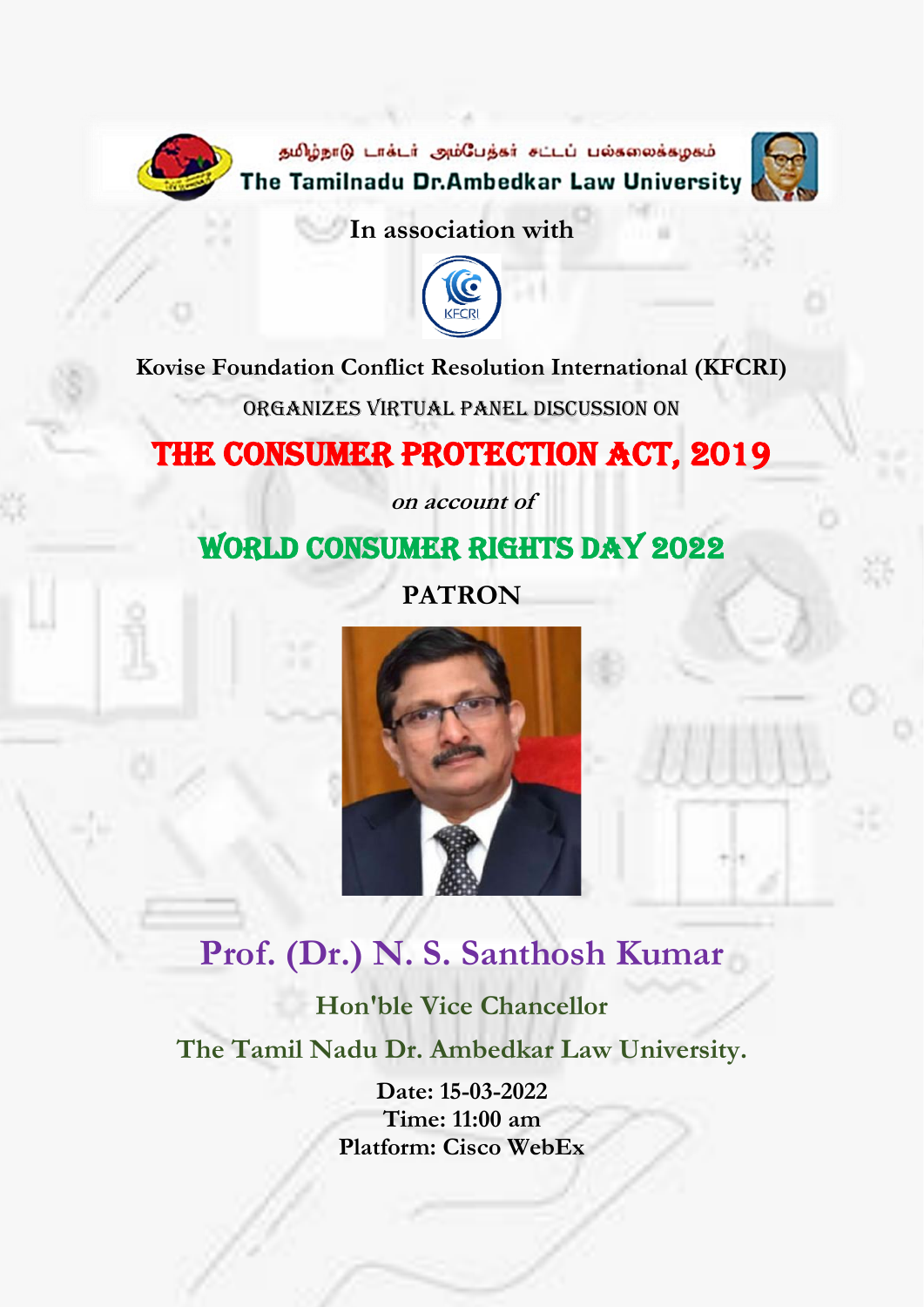## **Programme Details**

**Welcome Address Mrs. R. Aarthi Rathna Assistant Professor School of Excellence in Law, TNDALU**

# **Panelist**



**Dr. R. Haritha Devi Associate Professor Director i/c Research, Publications & Academic Affairs The Tamil Nadu Dr. Ambedkar Law University.**



**Dr. Ranjit Oommen Abraham Registrar i/c The Tamil Nadu Dr. Ambedkar Law University.**



**Mr. V. Inbavijayan B.L., PAP-KFCRI, FICA, FPIArb, FAIADR, FCIArb (U.K) International Arbitrator & Managing Partner, Kove Global LLP, Global Advisor, KFCRI**



**Ms. R. Aarthi Rathna Assistant Professor School of Excellence in Law, The Tamil Nadu Dr. Ambedkar Law University.**



**Ms. K. Divya Assistant Professor School of Excellence in Law, The Tamil Nadu Dr. Ambedkar Law University.**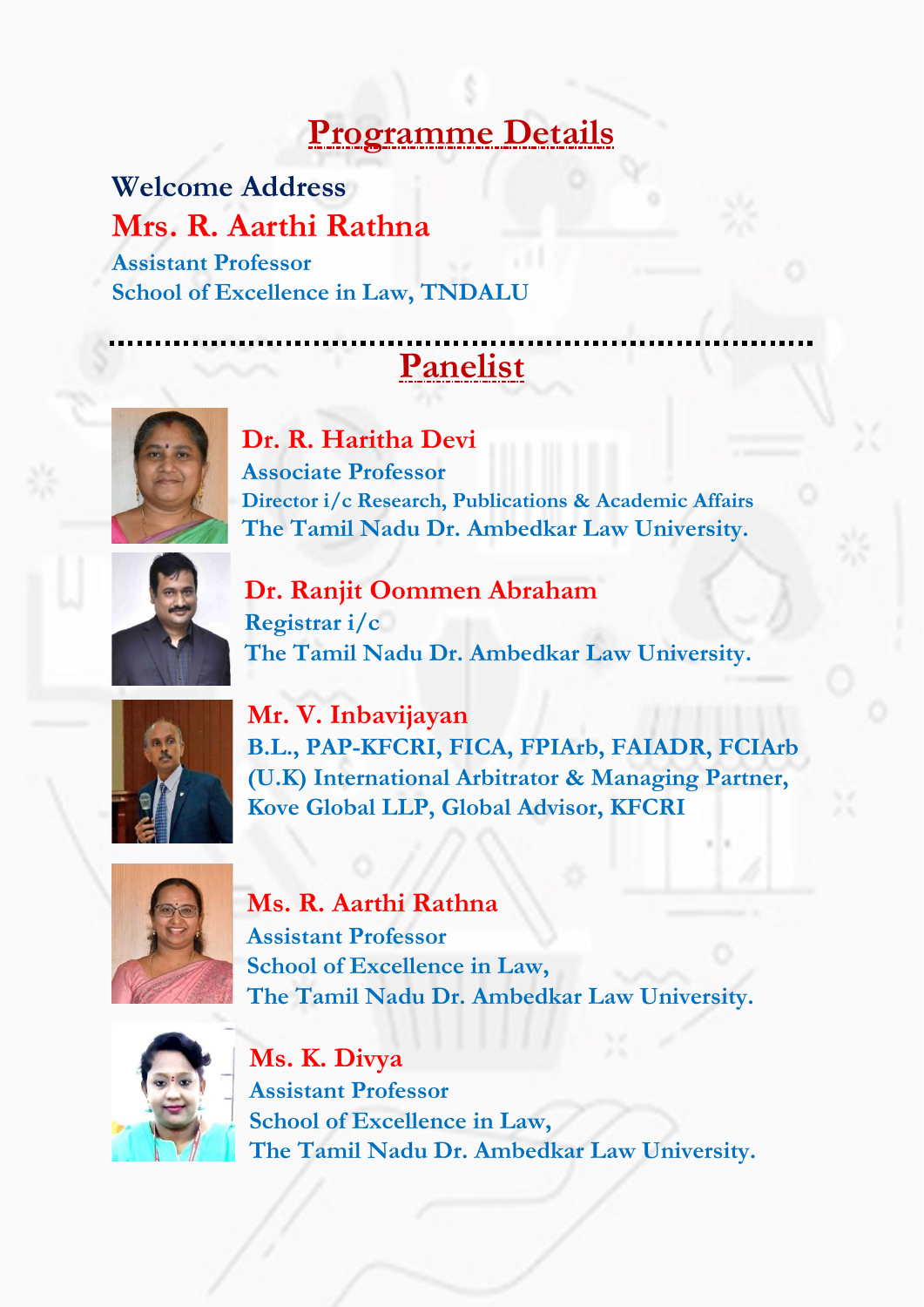

**Ms. C. R. Aishwarya Assistant Professor School of Excellence in Law, The Tamil Nadu Dr. Ambedkar Law University.**



**Mr. S. Ragothaman Research Scholar School of Excellence in Law, The Tamil Nadu Dr. Ambedkar Law University.**



**Mr. S. Meyyappan Kumaran Guest Faculty School of Excellence in Law, The Tamil Nadu Dr. Ambedkar Law University.**

**Vote of thanks Mr. K. Vignesh IV B.Com., LL.B., (Hons.) School of Excellence in Law, TNDALU.**

# **Registration Details**

**Registration is Mandatory.**

**E-Certificates will be issued only to the registered participants who attended the webinar in its entirety and submit the feedback** 

**form.**

**To Register, Click here:** 

**[https://docs.google.com/forms/d/e/1FAIpQLSfD1z67TLN27FFMAbzpYhEo6KzRbIpZJF9\\_P](https://docs.google.com/forms/d/e/1FAIpQLSfD1z67TLN27FFMAbzpYhEo6KzRbIpZJF9_Pb7qxeYdq6OwJg/viewform?usp=sf_link) [b7qxeYdq6OwJg/viewform?usp=sf\\_link](https://docs.google.com/forms/d/e/1FAIpQLSfD1z67TLN27FFMAbzpYhEo6KzRbIpZJF9_Pb7qxeYdq6OwJg/viewform?usp=sf_link)**